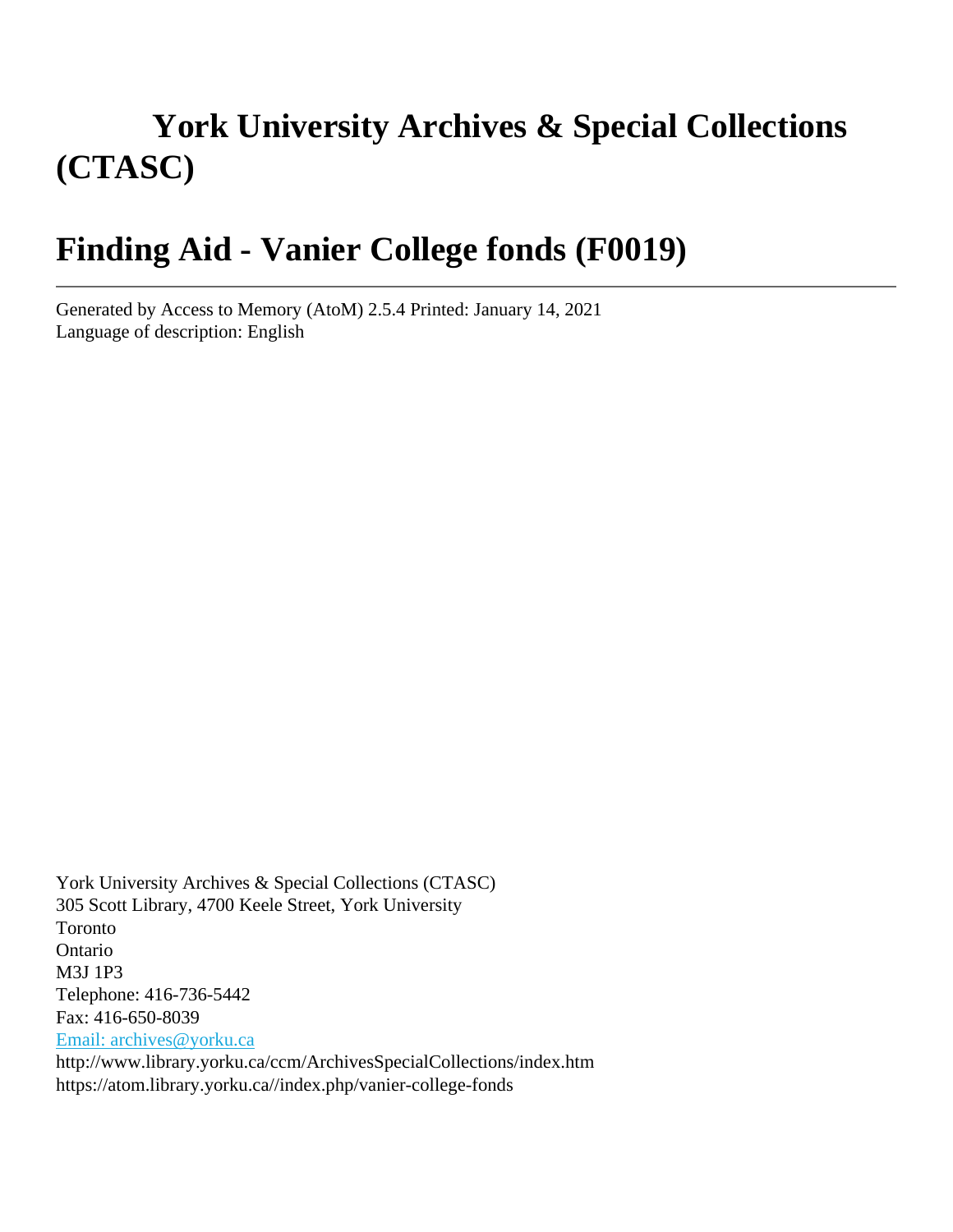## **Table of contents**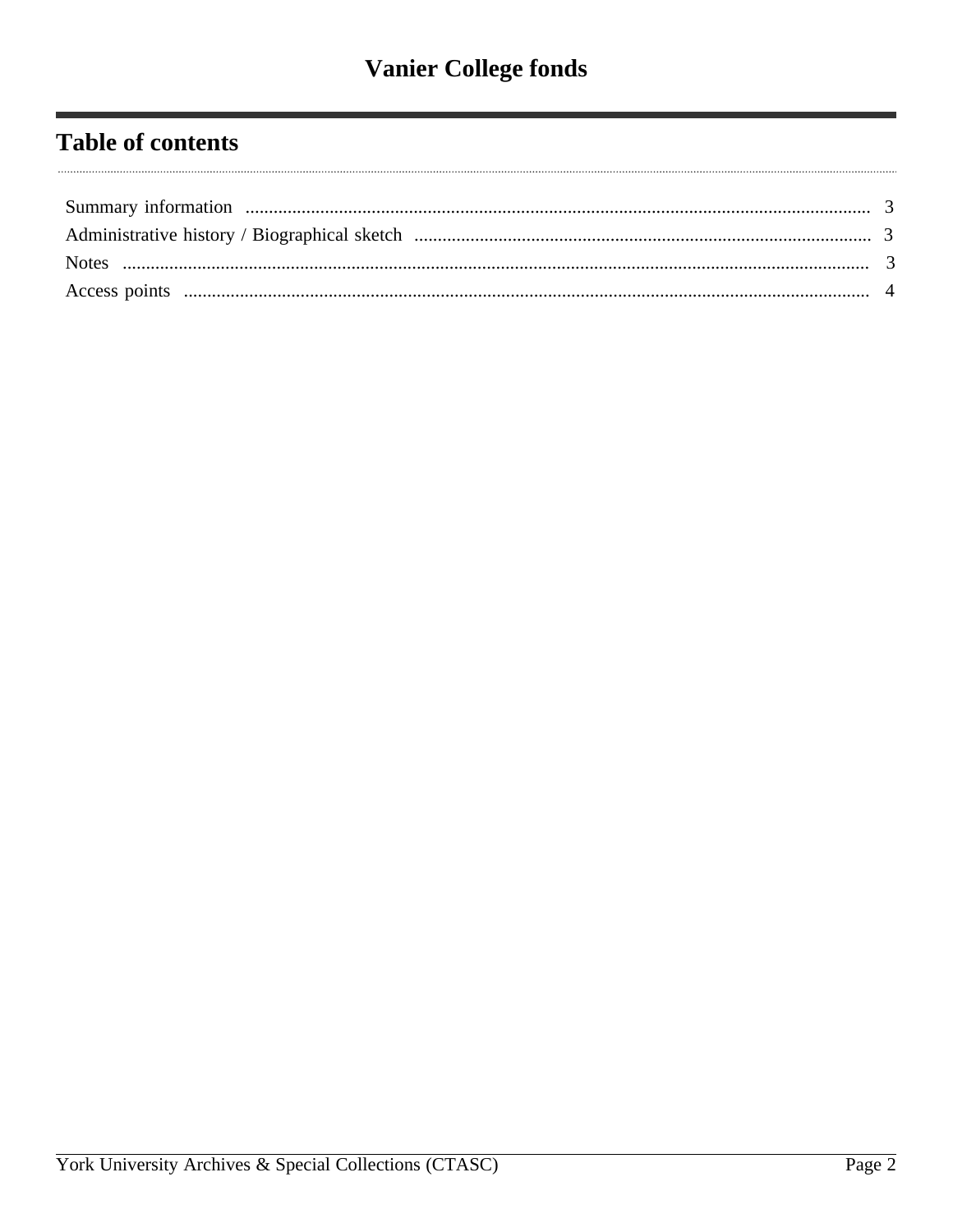### <span id="page-2-0"></span>**Summary information**

| <b>Repository:</b>           | York University Archives & Special Collections (CTASC)                                                                                                                                                                                                                                                                                                                                                    |
|------------------------------|-----------------------------------------------------------------------------------------------------------------------------------------------------------------------------------------------------------------------------------------------------------------------------------------------------------------------------------------------------------------------------------------------------------|
| <b>Title:</b>                | Vanier College fonds                                                                                                                                                                                                                                                                                                                                                                                      |
| ID:                          | F0019                                                                                                                                                                                                                                                                                                                                                                                                     |
| Date:                        | 1965-1987 (date of creation)                                                                                                                                                                                                                                                                                                                                                                              |
| Language:                    | English                                                                                                                                                                                                                                                                                                                                                                                                   |
| <b>Physical description:</b> | 70 cm of textual records<br>7 photographs; 28 x 25 cm                                                                                                                                                                                                                                                                                                                                                     |
| Note [generalNote]:          | In addition to archival records, Archives and Special Collections<br>has gathered other material from Vanier College which is housed in<br>the Ephemera collection. This material consists of printed material<br>and ephemera, including announcements of cultural and social<br>events, and lectures, calendars, handbooks, literary publications,<br>newsletters, posters, and programmes of symposia. |

## <span id="page-2-1"></span>**Administrative history / Biographical sketch**

#### **Note**

 $\cdots$ 

Vanier College was established in 1966-1967 as a residential and teaching College. Like the other colleges on campus it is affiliated with a Faculty, in Vanier 's case, the Faculty of Arts, specifically the Humanities Division which is housed there, along with the departments/programmes of Classics, Creative Writing, Religious Studies and Social and Political Thought.

Vanier is headed by a Master with the legislative College Council, Fellows, the Senior Tutor and Residence Dons. The College is home to the 'Vandoo ' [student newspaper], the literary publication, 'Existere', the Vanier College Productions, the Open End pub, and houses several departmental student associations (Psychology, Classics, Education, etc.).

#### <span id="page-2-2"></span>**Notes**

#### **Title notes**

#### **Restrictions on access**

Open.